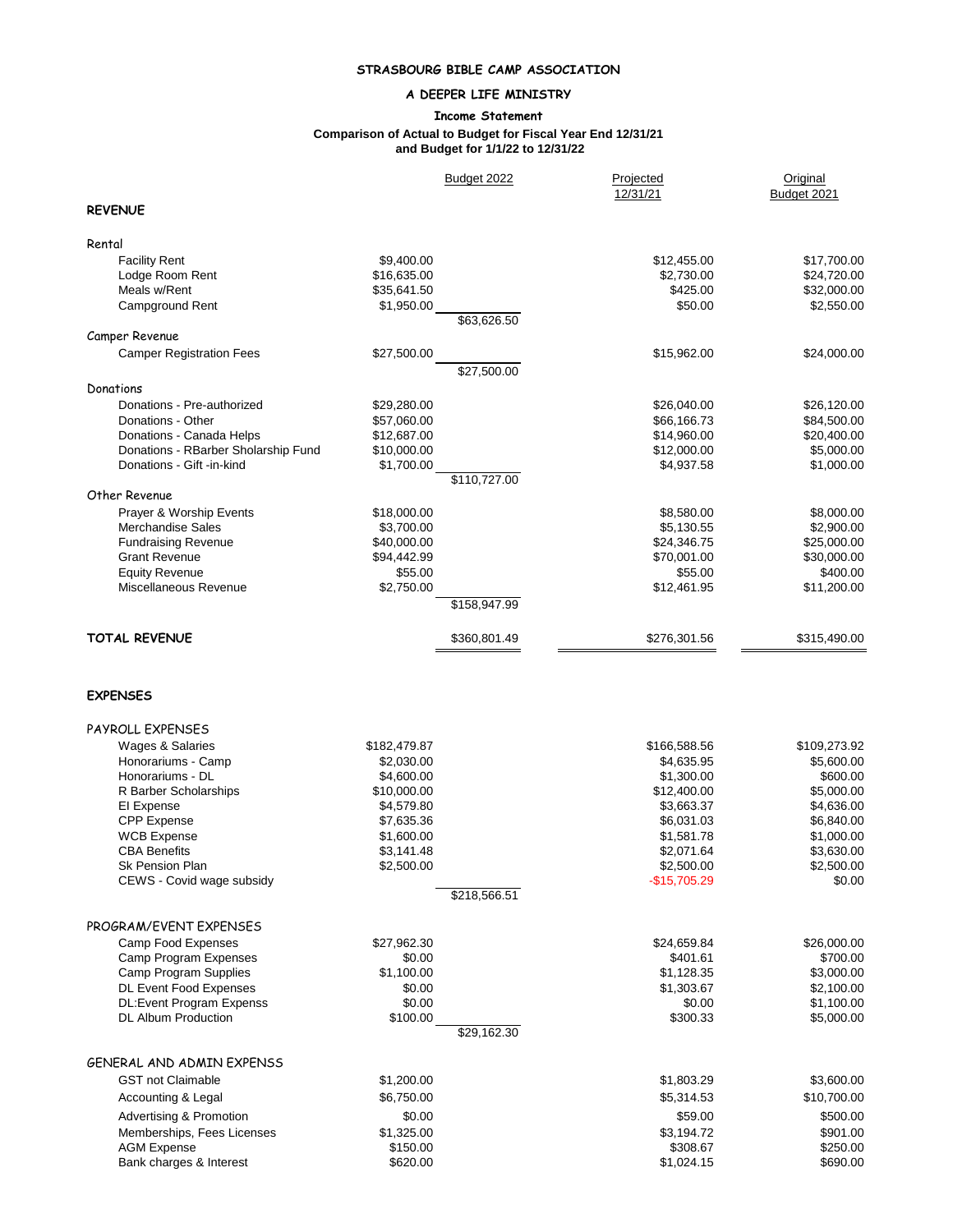# **STRASBOURG BIBLE CAMP ASSOCIATION**

## **A DEEPER LIFE MINISTRY**

### **Income Statement**

### **Comparison of Actual to Budget for Fiscal Year End 12/31/21 and Budget for 1/1/22 to 12/31/22**

|                                                                          |                        | Budget 2022   | Projected<br>12/31/21                               | Original<br>Budget 2021 |
|--------------------------------------------------------------------------|------------------------|---------------|-----------------------------------------------------|-------------------------|
| Bank Loan - interest                                                     | \$12,000.00            |               | \$11,047.90                                         | \$9,750.00              |
| Canada Helps Fees                                                        | \$780.00               |               | \$916.84                                            | \$654.00                |
| <b>Fundraising Expenses</b>                                              | \$2,000.00             |               | \$1,442.16                                          | \$650.00                |
| <b>Office Supplies</b>                                                   | \$720.00               |               | \$1,323.23                                          | \$1,200.00              |
| Internet & Website                                                       | \$1,714.40             |               | \$1,331.76                                          | \$599.40                |
| Telephone                                                                | \$900.00               |               | \$843.10                                            | \$900.00                |
| <b>Travel &amp; Meals</b>                                                | \$900.00               |               | \$1,622.17                                          | \$3,400.00              |
| Training & Education                                                     | \$800.00               |               | \$585.00                                            | \$700.00                |
|                                                                          |                        | \$29,859.40   |                                                     |                         |
| <b>BUILDING &amp; EQUIPMENT EXPENSES</b>                                 |                        |               |                                                     |                         |
| Housekeeping & Cleaning Supplies                                         | \$1,200.00             |               | \$5,143.88                                          | \$600.00                |
| Kitchen Supplies                                                         | \$1,000.00             |               | \$116.34                                            | \$750.00                |
| Tech & Sound Equipment Maintenance                                       | \$1,815.00             |               | \$2,239.20                                          | \$2,275.00              |
| Repairs & Maintenance                                                    | \$8,800.00             |               | \$7,358.18                                          | \$20,720.00             |
| Repairs & Maintenance - Monthly contract                                 | \$15,300.00            |               | \$15,264.00                                         | \$15,144.00             |
|                                                                          |                        | \$28,115.00   |                                                     |                         |
| OTHER OCCUPANCY COSTS                                                    |                        |               |                                                     |                         |
| Insurance                                                                | \$12,311.40            |               | \$13,026.00                                         | \$10,800.00             |
| <b>Property Taxes</b>                                                    | \$5,500.00             |               | \$5.243.71                                          | \$6,000.00              |
| Garbage Disposal                                                         | \$955.57<br>\$4,800.00 |               | \$1,054.05<br>\$4,067.81                            | \$660.00<br>\$6,100.00  |
| Power - Lodge<br>Power - Trailer/Pump house                              | \$2,400.00             |               | \$2,134.08                                          | \$2,616.00              |
| Energy - Lodge                                                           | \$4,800.00             |               | \$4,617.23                                          | \$5,400.00              |
| Energy - Trailer/pump house                                              | \$0.00                 |               | \$294.92                                            | \$900.00                |
|                                                                          |                        | \$30,766.97   |                                                     |                         |
| OTHER EXPENSES                                                           |                        |               |                                                     |                         |
| Vehicle Expenses                                                         | \$1,200.00             |               | \$2,301.08                                          | \$1,470.00              |
| Rent                                                                     | \$3,200.00             |               | \$4,400.00                                          | \$2,000.00              |
| Merchandise Purchases                                                    | \$1,500.00             |               | \$3,511.15                                          | \$750.00                |
| Miscellaneous Expenses                                                   | \$0.00                 |               |                                                     | \$200.00                |
| Depreciation/Amortization                                                | \$16,500.00            |               | \$17,000.00                                         | \$16,500.00             |
|                                                                          |                        | \$22,400.00   |                                                     |                         |
| <b>TOTAL EXPENSE</b>                                                     |                        | \$358,870.18  | \$331,448.99                                        | \$304,359.32            |
|                                                                          |                        |               |                                                     |                         |
| NET INCOME (LOSS)                                                        |                        | \$1,931.31    | $-$55,147.43$                                       | \$11,130.68             |
|                                                                          |                        |               |                                                     |                         |
| CASH RECONCILIATION                                                      |                        |               |                                                     |                         |
| Estimated Cash on hand Jan 1/2022                                        |                        | \$40,000.00   | exc \$40,000 GIC (CEBA loan)                        |                         |
| Add back DepreciatioN Expense (non cash)                                 |                        | \$16,500.00   |                                                     |                         |
| Add Conexus Loan Draws (for building renos)                              |                        | \$8,000.00    | ** max loan available \$325,000                     |                         |
| Add Proceeds of sale of buildings                                        |                        | \$15,000.00   | **estimate panel sales in 2022                      |                         |
| Deduct: Building Sale proceeds to Conexus                                |                        | $-$15,000.00$ | **assume 2022 panel sales proceeds to pay down loan |                         |
| Deduct: Prinicple payments to Conexus<br>Deduct: Capital Asset Purchases |                        | $-$2,604.00$  | **assume 10% of facility/lodge rentals              |                         |

-\$3,000.00

Tech Equipment:

Lights for streaming & video -\$1,500.00 Shure QLXD, or Sennheiser G4 300/500 -\$1,500.00